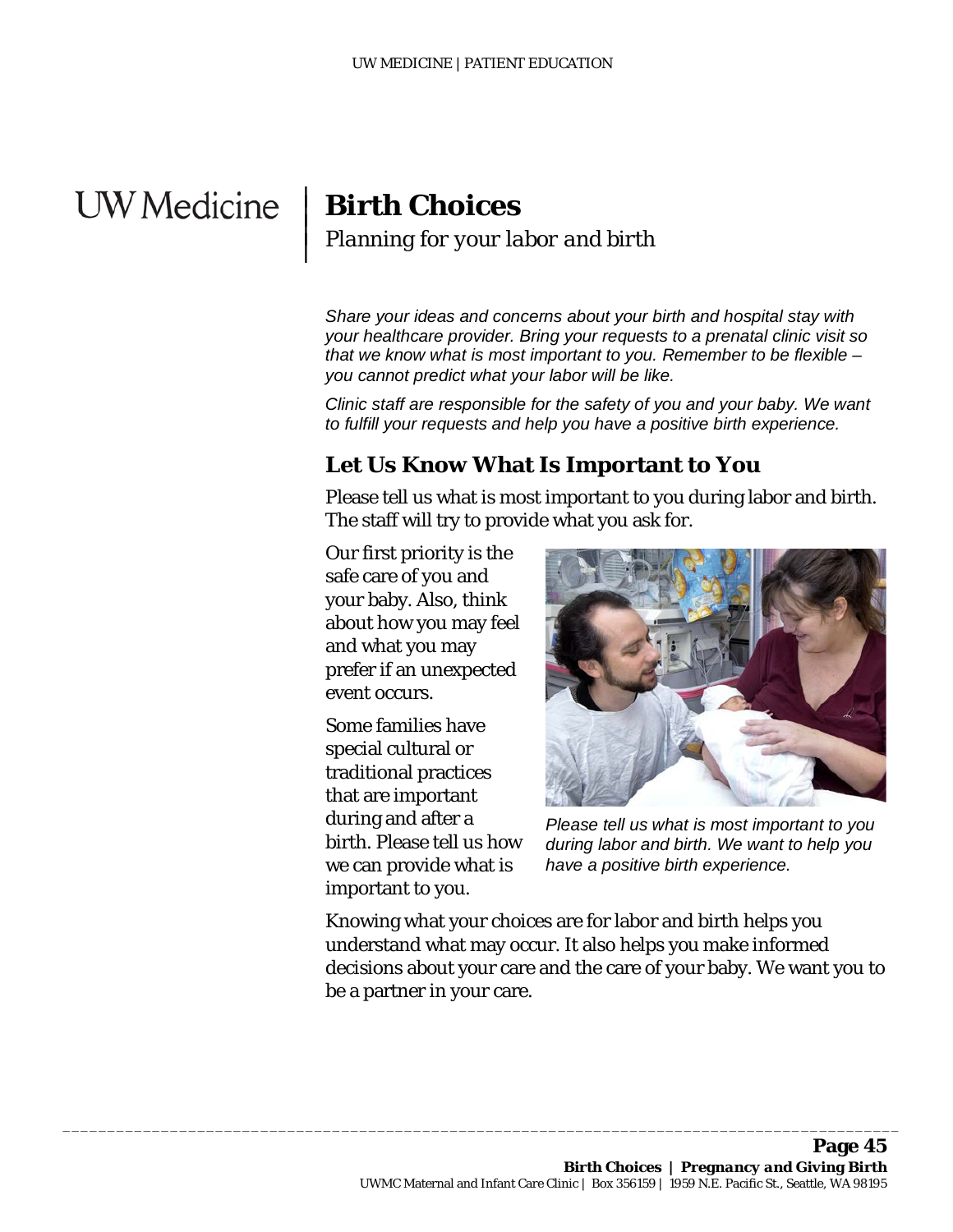## **Your Choices**

Here are some choices you will need to make during and after labor:

#### **Ways to Cope with Labor Pain**

- Relaxation and breathing
- Frequent position changes
- Massage
- Focal points (what you want to focus on)
- Music
- Bath or shower
- Hot or cold packs
- Medicines, such as *epidural anesthesia*, as labor progresses

#### **During Labor and Birth**

- Walking with a fetal monitor on or possibly having *intermittent* (off and on) fetal monitoring
- Special positions for the birth like:
	- On your hands and knees
	- Squatting while pushing
	- Other
- Watching the birth in a mirror
- Turning the lights down or playing special music

#### **After Your Baby Is Born**

• Asking to cut the umbilical cord

 $\_$  ,  $\_$  ,  $\_$  ,  $\_$  ,  $\_$  ,  $\_$  ,  $\_$  ,  $\_$  ,  $\_$  ,  $\_$  ,  $\_$  ,  $\_$  ,  $\_$  ,  $\_$  ,  $\_$  ,  $\_$  ,  $\_$  ,  $\_$  ,  $\_$  ,  $\_$  ,  $\_$  ,  $\_$  ,  $\_$  ,  $\_$  ,  $\_$  ,  $\_$  ,  $\_$  ,  $\_$  ,  $\_$  ,  $\_$  ,  $\_$  ,  $\_$  ,  $\_$  ,  $\_$  ,  $\_$  ,  $\_$  ,  $\_$  ,

- Asking for your baby to be placed on your belly (skin-to-skin) after birth
- Asking for your baby to be dried and swaddled before being placed in your arms
- Cord blood donation

For information on taking photographs and videotaping, see the chapter "Birth and Labor Photos, Videos, and Audio Recordings" in this book.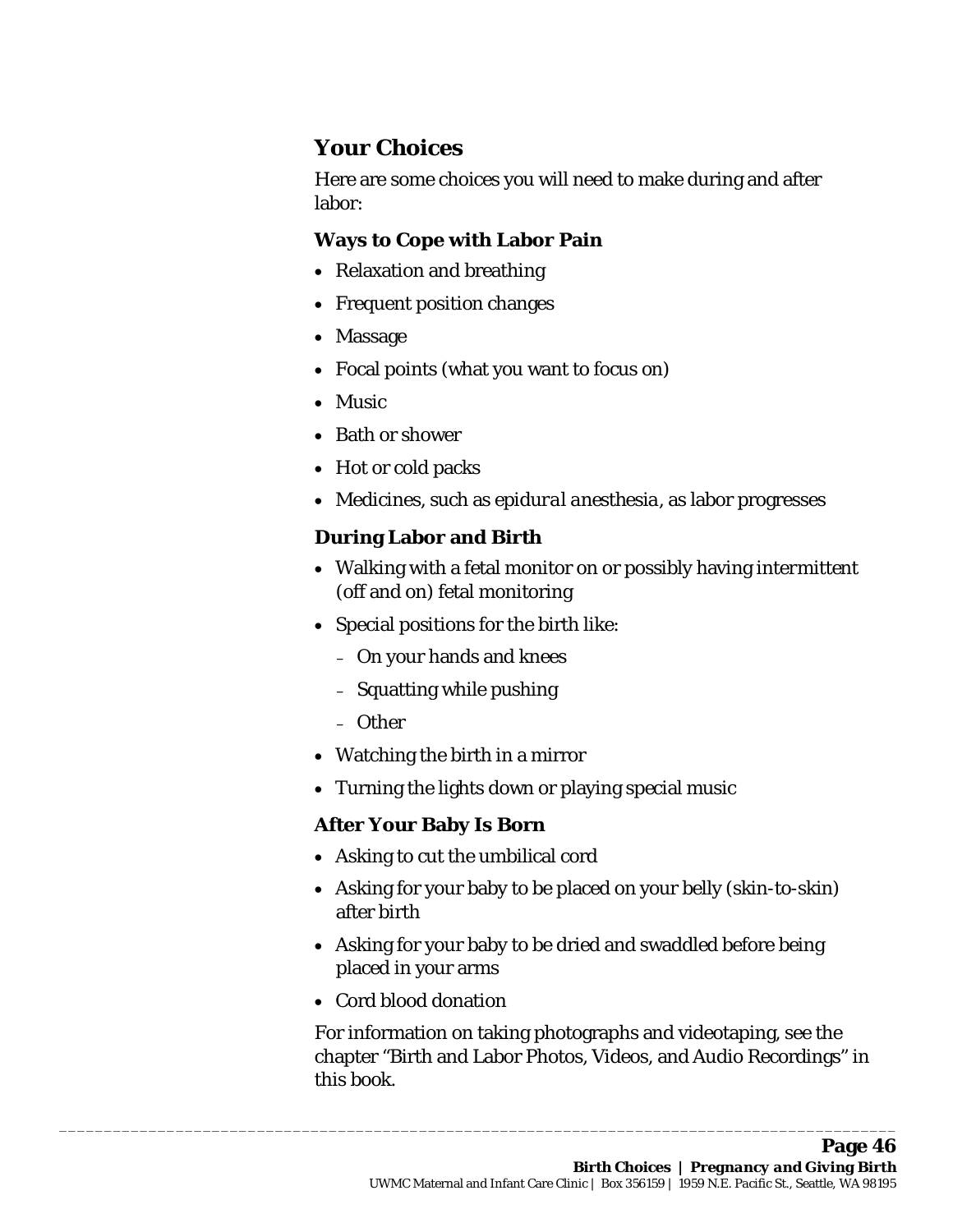#### **Meals**

Please let our staff know if you have special dietary needs. These might include food allergies or special food requests such as diabetic, vegetarian or vegan, kosher, low fat, or others.

#### **Care Your Newborn Will Receive**

- Checks of baby's temperature, heart rate, and breathing
- Eye ointment in the first hour
- Vitamin K injection for blood clotting in the first hour
- Possible blood sugar checks if you are diabetic or your baby is large or small
- Weight and length measurement
- Bath and cord care
- Hepatitis B immunization
- Hearing screening is done to check your baby's hearing

# **Feeding Your Baby**

- Breastfeeding
- Pumping

Ask to talk with a lactation consultant if you would like help with breastfeeding.

# **Your Birth Plan**

 $\_$  ,  $\_$  ,  $\_$  ,  $\_$  ,  $\_$  ,  $\_$  ,  $\_$  ,  $\_$  ,  $\_$  ,  $\_$  ,  $\_$  ,  $\_$  ,  $\_$  ,  $\_$  ,  $\_$  ,  $\_$  ,  $\_$  ,  $\_$  ,  $\_$  ,  $\_$  ,  $\_$  ,  $\_$  ,  $\_$  ,  $\_$  ,  $\_$  ,  $\_$  ,  $\_$  ,  $\_$  ,  $\_$  ,  $\_$  ,  $\_$  ,  $\_$  ,  $\_$  ,  $\_$  ,  $\_$  ,  $\_$  ,  $\_$  ,

Please see the next page for a sample birth plan. This is just an example – be sure that the choices you make are right for you.

When you are ready, you may complete "My Birth Plan" on pages 49 and 50 of this book to create a birth plan of your own.



*Normal newborn care includes a bath and cord care.*